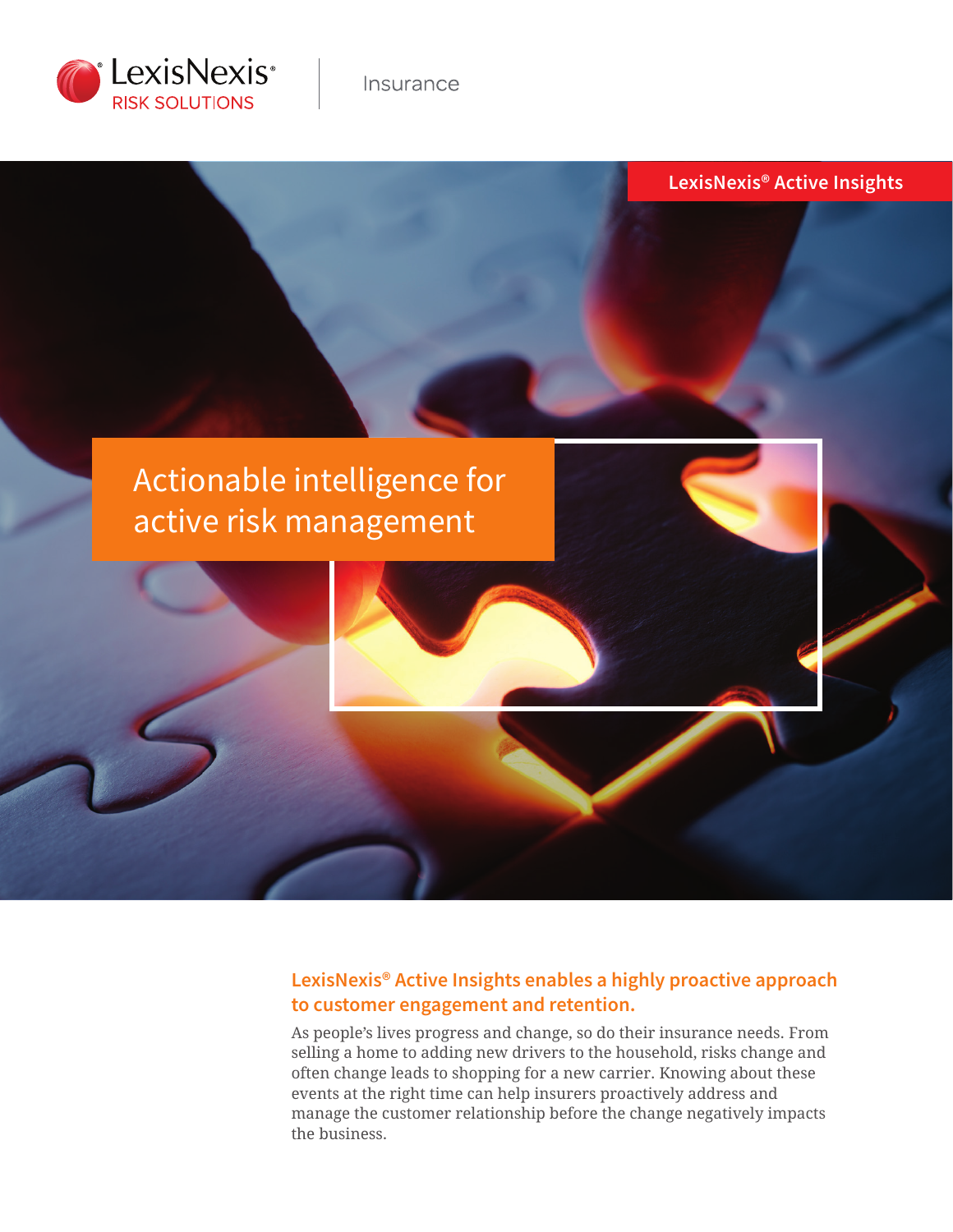### **LexisNexis® Active Insights**

### **Increase retention**

Using multiple data sources and advanced analytics, LexisNexis® Active Insights can automatically notify insurers of activities that will likely impact policyholder needs before they actually affect retention.

### **Identify opportunities**

LexisNexis Active Insights can help insurers monitor and anticipate key events so they can proactively engage customers at the right time and in the appropriate context to better accommodate their new or changing coverage needs. This active approach deepens existing relationships while strategically growing the book of business at a fraction of typical acquisition costs.

### **Improve loss ratio**

Insurers can choose to be alerted to specific events so that they can assess and take appropriate action to ensure that the right premium for the risk is reflected before it negatively effects the customer and the business.

### **Reduce expenses**

LexisNexis Active Insights delivers a variety of information that provides insights that can help insurers reduce expenses associated with broad outreach by fine-tuning messaging and tactics for more precise and well-timed targeting.

## **When life changes, so do insurance needs**

You can be proactively notified of major changes in your policyholders' lives:

- New drivers in the home
- Home listed for sale
- Death in the policyholder's network

You can also be alerted to a policyholder's shopping for insurance so you can reach out before they switch.

### **How it works**

LexisNexis will:

- Update 10,000 data sources daily, weekly, monthly or on custom intervals
- Generate scores, attributes and insights proactively as the data arrives
- Match events to policies in your monitored book of business
- Proactively notify you when a notable event occurs so that you can take action



Active Insights

Proactive Outreach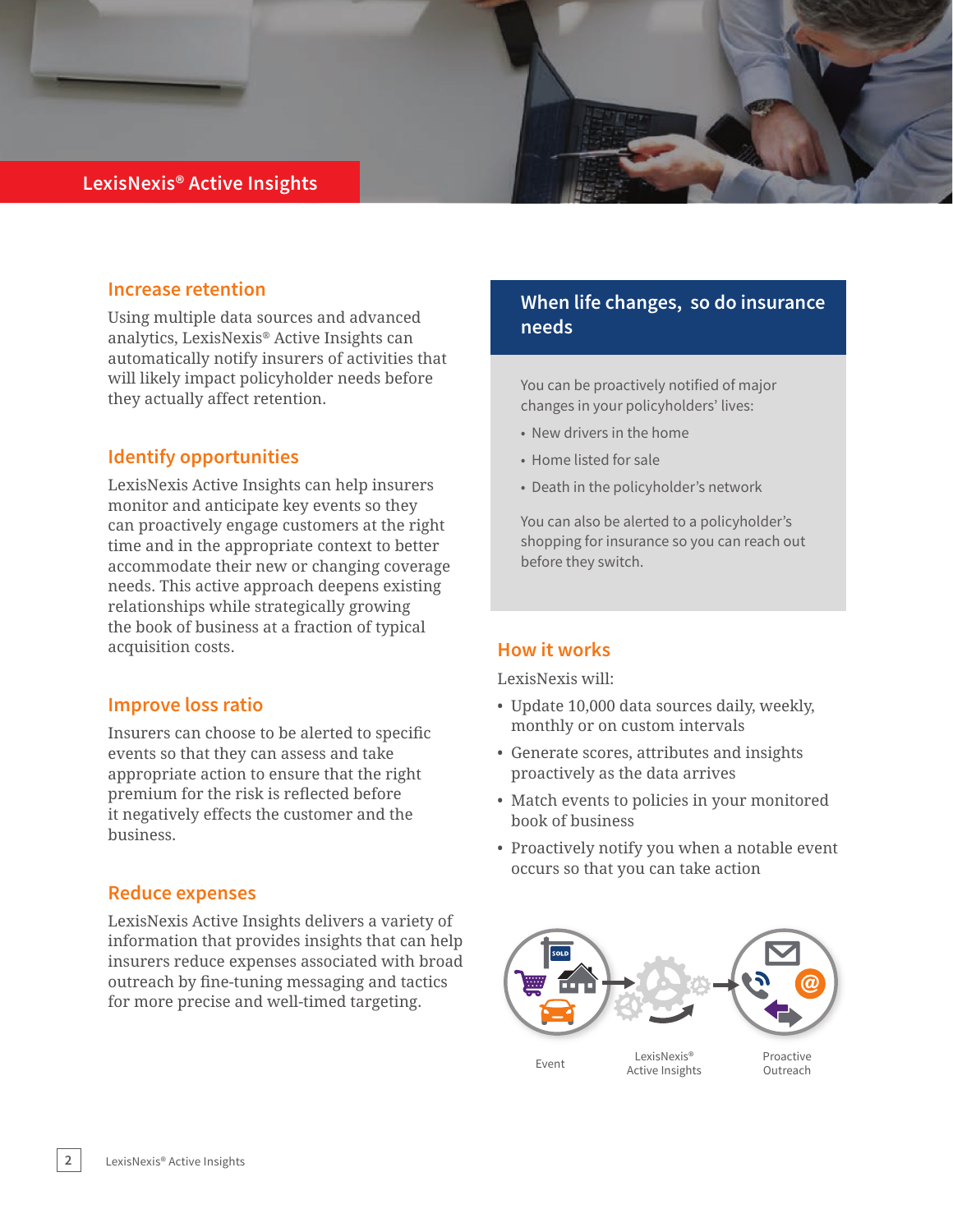### **Active risk management**

LexisNexis® Active Insights not only provides intelligence about important events that may trigger the need for policy changes, it also allows carriers to prioritize and select appropriate outreach channels, messaging and resource allocation. Active risk management with Active Insights means insurers gain a comprehensive understanding of their book of business so they can focus their strategies on their most valuable customers and engage in relevant, perfectly-timed communications.



#### Be able to predict when a customer is more likely to leave so you can intervene. Know more about the household to identify when to reach out to customers to offer additional products. Increase profit margins by quickly identifying when to review and adjust the premium. Reduce operating expenses by improving workforce productivity and eliminating unnecessary activities. Retain Improve loss ration Upsell & Cross-sell Drive expense reduction Easy to use

## **What are your key objectives?**

# Use case example

#### **A POLICYHOLDER HAS LISTED HIS HOME FOR SALE.**

Active Insights identifies that the policyholder's house has been listed. The carrier is notified and reaches out to retain the business by providing homeowners insurance for the new location and by updating the address on the auto insurance.

### **THE NEXT YEAR, THE POLICYHOLDER RECEIVES A RENEWAL NOTICE AND SHOPS.**

Active Insights notifies the carrier that the policyholder is shopping for insurance. The carrier reaches out to retain the business by reviewing coverage options, evaluating discounts and assessing policyholder needs.

### **SIX MONTHS LATER, THE POLICYHOLDER'S MOTHER MOVES INTO THE HOME.**

Active Insights delivers a notification to the carrier that there is a new driver in the household. The carrier contacts the policyholder to inquire about any recent changes and learns that the policyholder is also planning to add a suite to the home. The carrier is now in a position to proactively work with and properly protect the new risks of its policyholder.

# Did you know?

### 15%

of the U.S. population moves every year<sup>1</sup>

## 75%

9%

of insurance policyholders have shopped for insurance at least once in the previous 5 years<sup>2</sup>



**SOLD** 



of seniors live with their kids<sup>3</sup>

1 U.S. Census 2 LexisNexis Analytics Shopping Study 3 Pew Research Center, Social & Demographic Trends